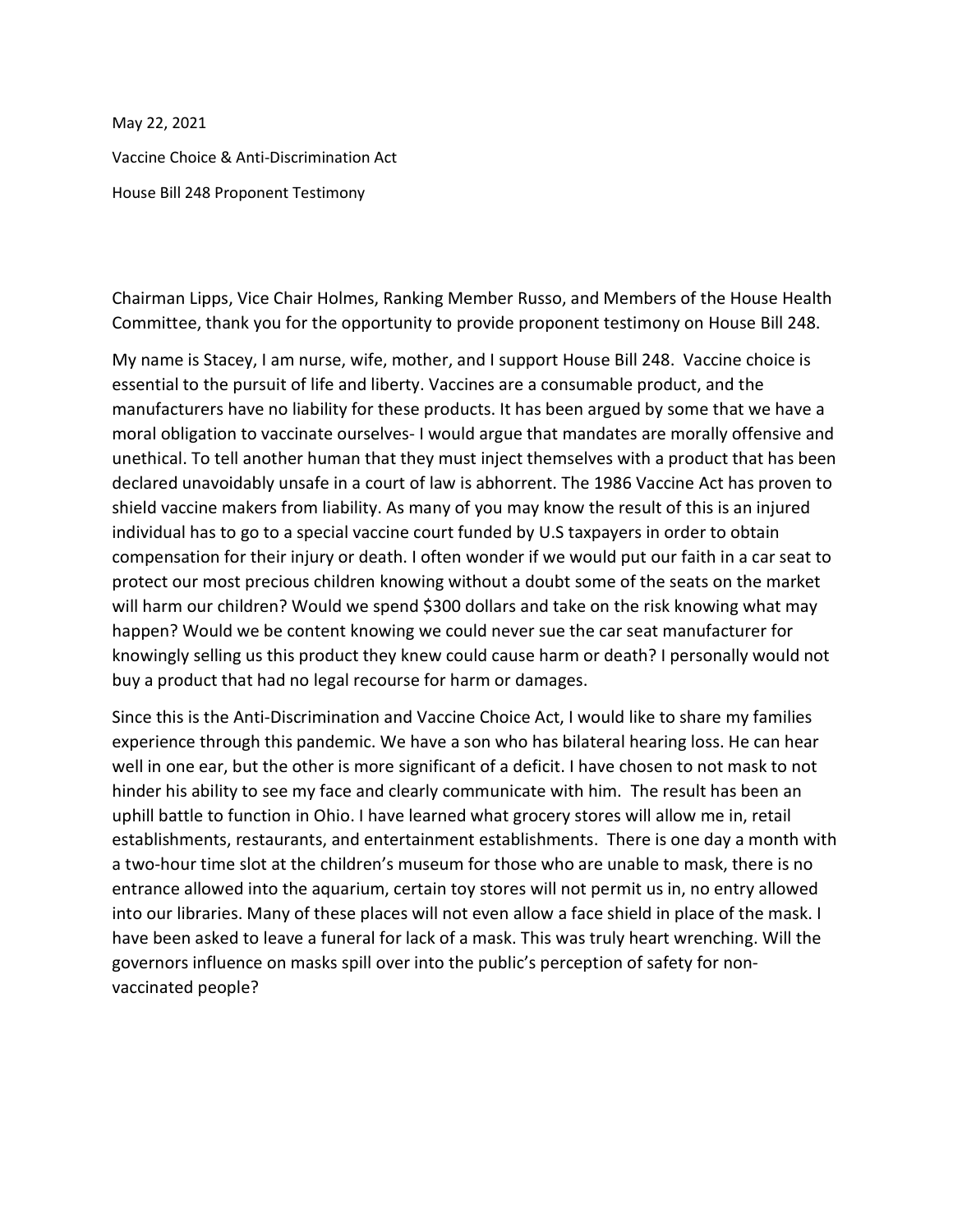I have attached the CDC's excipient list to show that the ingredients can be objectionable to some. They pose a moral dilemma for me. As a Christian it violates my conscience to consume these products. Several vaccines contain aborted fetal cells or have used the fetal cells in the manufacturing or testing of the product. If an individual chose to consume a vaccine that is highly personal and their right. No person, business, or agency should have the right to bribe, incentivize or exclude an individual based on the status of their consumption of an unavoidably unsafe product.

During the last two weeks I have read countless places of business in Ohio who will be allowing employees who are vaccinated to unmask, how employees of certain healthcare facilities will have indefinite bi-weekly covid testing if they decline the covid vaccine. I have heard how some places of business are announcing to all employees the names of the employees who have declined the covid vaccine. This is simply unacceptable. We are not lepers of society and we do not accept being excluded from the village we ourselves have helped build. We have invested care in our communities, tax dollars, and service in our military. We vaccine risk aware Ohioans are educated individuals who have weighed the benefits along with the risks and have decided to decline this injection. I myself have spoken to many people from car mechanics to nurses, interior designers, lawyers, chiropractors, chiropractor assistants, massage therapist, epidemiologist, hairdressers, garbagemen, pediatricians, schoolteachers, pastors, and many more who plan to never take the covid vaccine. Should we be treated any different than a citizen who has consumed this product? I do not want to watch a medical apartheid unfold in Ohio. We can do better than this. Ohio wants protection from discrimination. Ohio wants this bill to pass.

As a nurse I value scientific data, and in turn I value the non-profit group physicians for informed Consent. I have attached the short-term efficacy and safety data sheets for the Moderna, Janssen- Johnson&Johnson, and the Pfizer-Biontech covid vaccines. I would note that much of what we read here is not shared by our governor who has a great influence on the private and public sector.

Does my value come from pharmaceutical product consumption? Does it come from my skin color or my socioeconomic status? Indeed not. I am valuable as a woman created in the image of almighty God. Fearfully and wonderfully made by God. I am endowed with rights by my creator and no man should try to infringe on those rights. I am not a threat to you. I am healthy. I take care of myself. I practice common sense, and when the occasional cold comes on, I stay home. I believe in nourishing my body and taking personal responsibility for my health. I teach my children the same. They are valuable. They are worthy of an education; they should be able to participate in all areas of society without having their "status" known to all. Please vote to protect them.